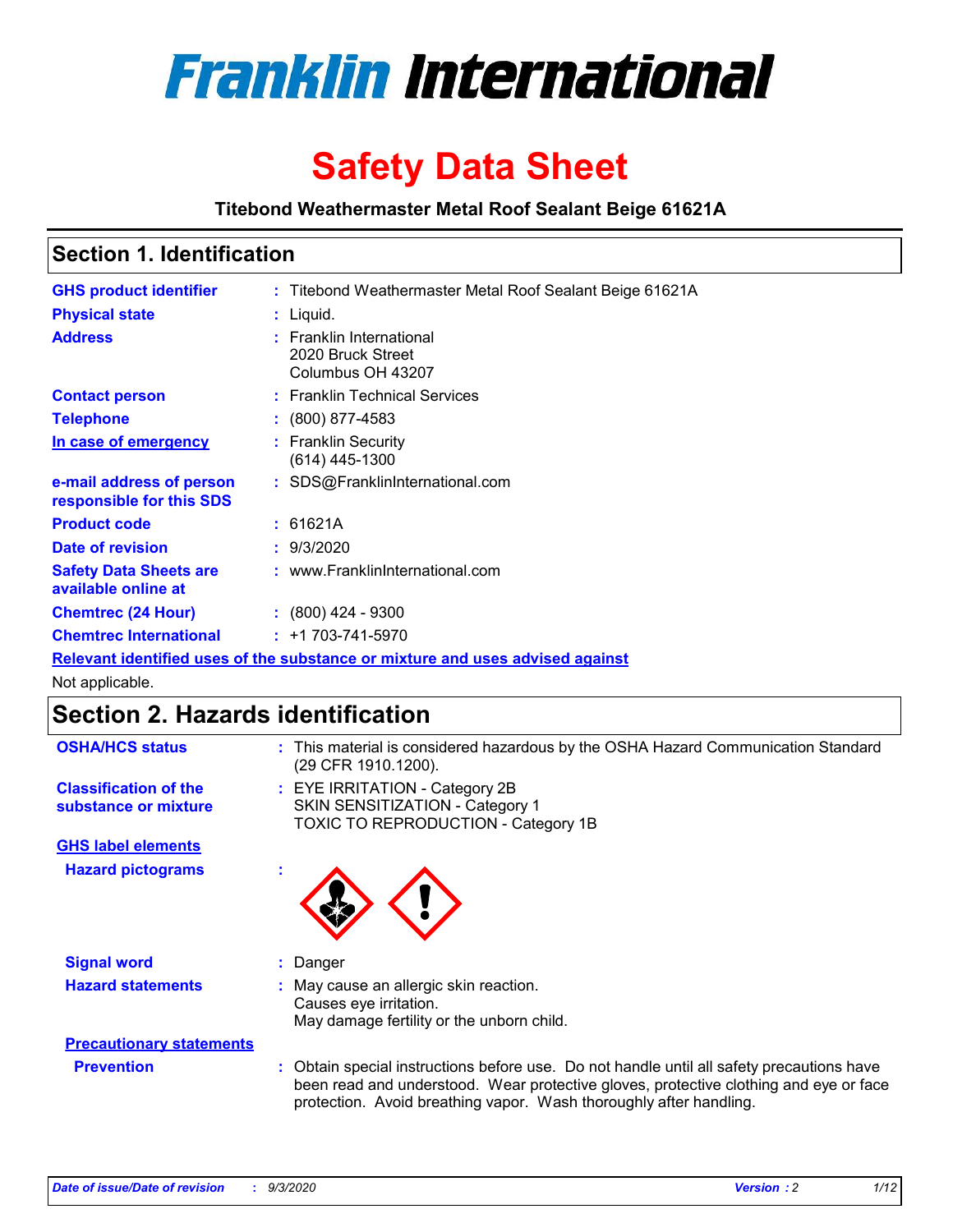### **Section 2. Hazards identification**

| <b>Response</b>                            | : IF exposed or concerned: Get medical advice or attention. Wash contaminated clothing<br>before reuse. IF ON SKIN: Wash with plenty of water. IF IN EYES: Rinse cautiously<br>with water for several minutes. Remove contact lenses, if present and easy to do.<br>Continue rinsing. If eye irritation persists: Get medical advice or attention. |
|--------------------------------------------|----------------------------------------------------------------------------------------------------------------------------------------------------------------------------------------------------------------------------------------------------------------------------------------------------------------------------------------------------|
| <b>Storage</b>                             | : Store locked up.                                                                                                                                                                                                                                                                                                                                 |
| <b>Disposal</b>                            | : Dispose of contents and container in accordance with all local, regional, national and<br>international regulations.                                                                                                                                                                                                                             |
| <b>Hazards not otherwise</b><br>classified | : Product generates methanol during cure.                                                                                                                                                                                                                                                                                                          |

# **Section 3. Composition/information on ingredients**

| <b>Substance/mixture</b> | Mixture |
|--------------------------|---------|
|                          |         |

| <b>Ingredient name</b>       | $\frac{9}{6}$ | <b>CAS number</b> |
|------------------------------|---------------|-------------------|
| 3-aminopropyltriethoxysilane | ՝≤3           | 919-30-2          |
| Dibutyltin dilaurate         | ∣≤0.3         | 77-58-7           |

Any concentration shown as a range is to protect confidentiality or is due to batch variation.

**There are no additional ingredients present which, within the current knowledge of the supplier and in the concentrations applicable, are classified as hazardous to health or the environment and hence require reporting in this section.**

**Occupational exposure limits, if available, are listed in Section 8.**

### **Section 4. First aid measures**

| <b>Description of necessary first aid measures</b> |                                                                                                                                                                                                                                                                                                                                                                                                                                                                                                                                                                                                                                                                                                                                                                           |
|----------------------------------------------------|---------------------------------------------------------------------------------------------------------------------------------------------------------------------------------------------------------------------------------------------------------------------------------------------------------------------------------------------------------------------------------------------------------------------------------------------------------------------------------------------------------------------------------------------------------------------------------------------------------------------------------------------------------------------------------------------------------------------------------------------------------------------------|
| <b>Eye contact</b>                                 | : Immediately flush eyes with plenty of water, occasionally lifting the upper and lower<br>eyelids. Check for and remove any contact lenses. Continue to rinse for at least 10<br>minutes. If irritation persists, get medical attention.                                                                                                                                                                                                                                                                                                                                                                                                                                                                                                                                 |
| <b>Inhalation</b>                                  | : Remove victim to fresh air and keep at rest in a position comfortable for breathing. If<br>not breathing, if breathing is irregular or if respiratory arrest occurs, provide artificial<br>respiration or oxygen by trained personnel. It may be dangerous to the person providing<br>aid to give mouth-to-mouth resuscitation. Get medical attention. If unconscious, place<br>in recovery position and get medical attention immediately. Maintain an open airway.<br>Loosen tight clothing such as a collar, tie, belt or waistband. In case of inhalation of<br>decomposition products in a fire, symptoms may be delayed. The exposed person may<br>need to be kept under medical surveillance for 48 hours.                                                       |
| <b>Skin contact</b>                                | : Wash with plenty of soap and water. Remove contaminated clothing and shoes. Wash<br>contaminated clothing thoroughly with water before removing it, or wear gloves.<br>Continue to rinse for at least 10 minutes. Get medical attention. In the event of any<br>complaints or symptoms, avoid further exposure. Wash clothing before reuse. Clean<br>shoes thoroughly before reuse.                                                                                                                                                                                                                                                                                                                                                                                     |
| <b>Ingestion</b>                                   | : Wash out mouth with water. Remove dentures if any. Remove victim to fresh air and<br>keep at rest in a position comfortable for breathing. If material has been swallowed and<br>the exposed person is conscious, give small quantities of water to drink. Stop if the<br>exposed person feels sick as vomiting may be dangerous. Do not induce vomiting<br>unless directed to do so by medical personnel. If vomiting occurs, the head should be<br>kept low so that vomit does not enter the lungs. Get medical attention. Never give<br>anything by mouth to an unconscious person. If unconscious, place in recovery position<br>and get medical attention immediately. Maintain an open airway. Loosen tight clothing<br>such as a collar, tie, belt or waistband. |
| Most important symptoms/effects, acute and delayed |                                                                                                                                                                                                                                                                                                                                                                                                                                                                                                                                                                                                                                                                                                                                                                           |
| <b>Potential acute health effects</b>              |                                                                                                                                                                                                                                                                                                                                                                                                                                                                                                                                                                                                                                                                                                                                                                           |
| <b>Eye contact</b>                                 | : May cause eye irritation.                                                                                                                                                                                                                                                                                                                                                                                                                                                                                                                                                                                                                                                                                                                                               |
| <b>Inhalation</b>                                  | : No known significant effects or critical hazards.                                                                                                                                                                                                                                                                                                                                                                                                                                                                                                                                                                                                                                                                                                                       |
|                                                    |                                                                                                                                                                                                                                                                                                                                                                                                                                                                                                                                                                                                                                                                                                                                                                           |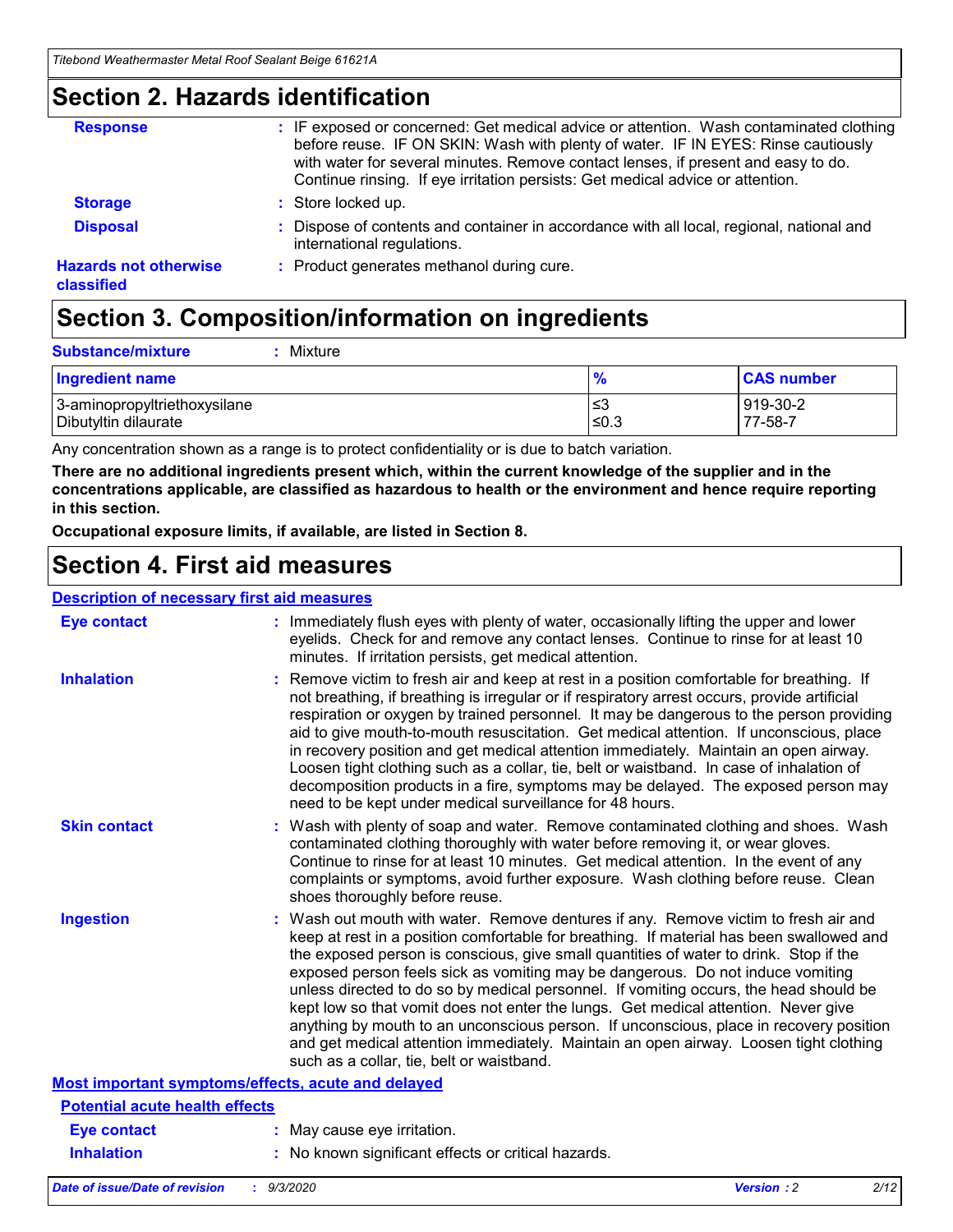| Titebond Weathermaster Metal Roof Sealant Beige 61621A |                                                                                                                                                                                                                                                                                                                                                                                                                 |  |
|--------------------------------------------------------|-----------------------------------------------------------------------------------------------------------------------------------------------------------------------------------------------------------------------------------------------------------------------------------------------------------------------------------------------------------------------------------------------------------------|--|
| <b>Section 4. First aid measures</b>                   |                                                                                                                                                                                                                                                                                                                                                                                                                 |  |
| <b>Skin contact</b>                                    | : May cause skin irritation.                                                                                                                                                                                                                                                                                                                                                                                    |  |
| <b>Ingestion</b>                                       | : No known significant effects or critical hazards.                                                                                                                                                                                                                                                                                                                                                             |  |
| <b>Over-exposure signs/symptoms</b>                    |                                                                                                                                                                                                                                                                                                                                                                                                                 |  |
| <b>Eye contact</b>                                     | : Adverse symptoms may include the following:<br>irritation<br>watering<br>redness                                                                                                                                                                                                                                                                                                                              |  |
| <b>Inhalation</b>                                      | : Adverse symptoms may include the following:<br>reduced fetal weight<br>increase in fetal deaths<br>skeletal malformations                                                                                                                                                                                                                                                                                     |  |
| <b>Skin contact</b>                                    | : Adverse symptoms may include the following:<br>irritation<br>redness<br>reduced fetal weight<br>increase in fetal deaths<br>skeletal malformations                                                                                                                                                                                                                                                            |  |
| <b>Ingestion</b>                                       | : Adverse symptoms may include the following:<br>reduced fetal weight<br>increase in fetal deaths<br>skeletal malformations                                                                                                                                                                                                                                                                                     |  |
|                                                        | Indication of immediate medical attention and special treatment needed, if necessary                                                                                                                                                                                                                                                                                                                            |  |
| <b>Notes to physician</b>                              | : In case of inhalation of decomposition products in a fire, symptoms may be delayed.<br>The exposed person may need to be kept under medical surveillance for 48 hours.                                                                                                                                                                                                                                        |  |
| <b>Specific treatments</b>                             | : No specific treatment.                                                                                                                                                                                                                                                                                                                                                                                        |  |
| <b>Protection of first-aiders</b>                      | : No action shall be taken involving any personal risk or without suitable training. If it is<br>suspected that fumes are still present, the rescuer should wear an appropriate mask or<br>self-contained breathing apparatus. It may be dangerous to the person providing aid to<br>give mouth-to-mouth resuscitation. Wash contaminated clothing thoroughly with water<br>before removing it, or wear gloves. |  |

**See toxicological information (Section 11)**

# **Section 5. Fire-fighting measures**

| <b>Extinguishing media</b>                               |                                                                                                                                                                                                     |
|----------------------------------------------------------|-----------------------------------------------------------------------------------------------------------------------------------------------------------------------------------------------------|
| <b>Suitable extinguishing</b><br>media                   | : Use an extinguishing agent suitable for the surrounding fire.                                                                                                                                     |
| <b>Unsuitable extinguishing</b><br>media                 | : None known.                                                                                                                                                                                       |
| <b>Specific hazards arising</b><br>from the chemical     | : In a fire or if heated, a pressure increase will occur and the container may burst.                                                                                                               |
| <b>Hazardous thermal</b><br>decomposition products       | : Decomposition products may include the following materials:<br>carbon dioxide<br>carbon monoxide<br>nitrogen oxides<br>metal oxide/oxides                                                         |
| <b>Special protective actions</b><br>for fire-fighters   | : Promptly isolate the scene by removing all persons from the vicinity of the incident if<br>there is a fire. No action shall be taken involving any personal risk or without suitable<br>training. |
| <b>Special protective</b><br>equipment for fire-fighters | Fire-fighters should wear appropriate protective equipment and self-contained breathing<br>apparatus (SCBA) with a full face-piece operated in positive pressure mode.                              |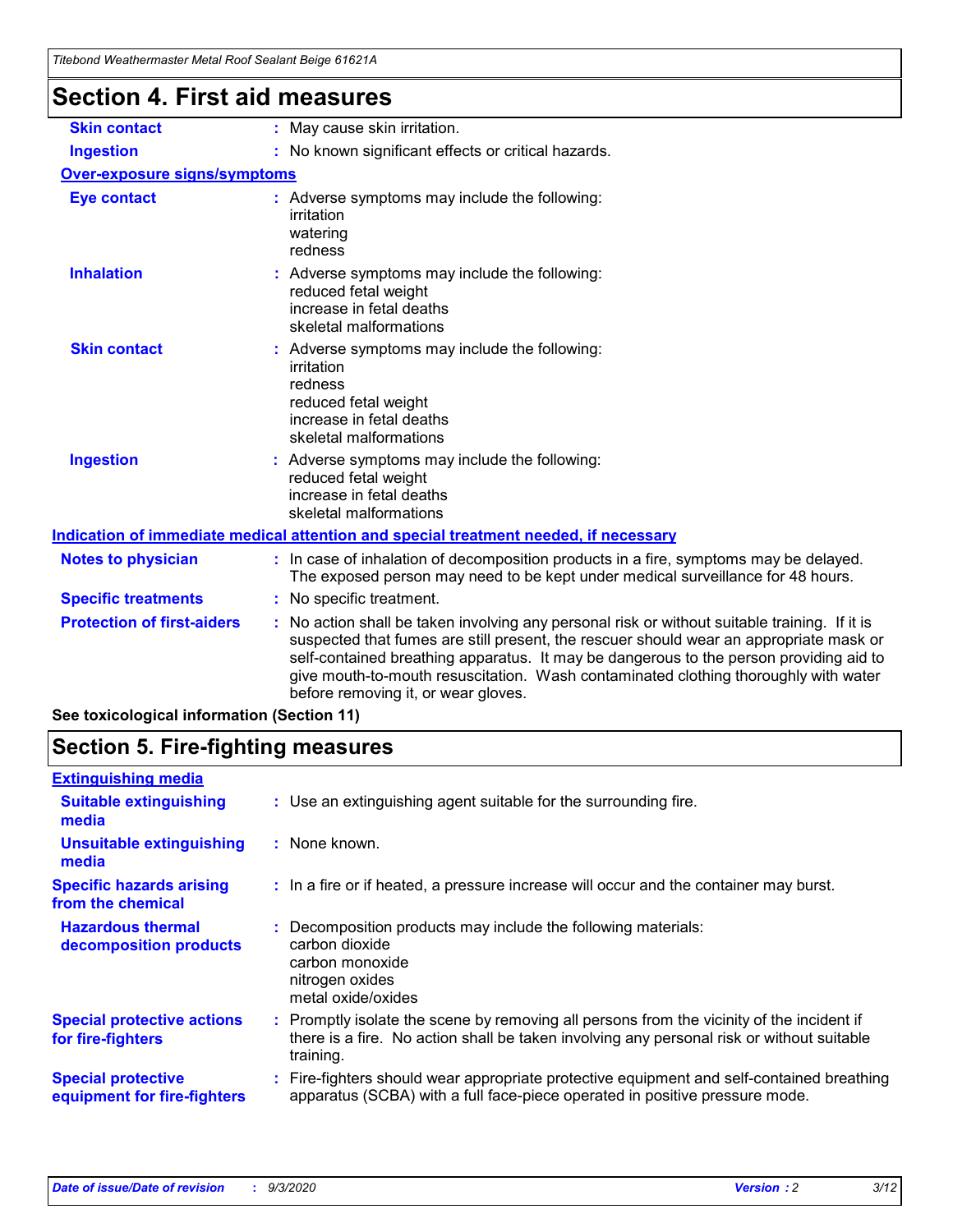### **Section 6. Accidental release measures**

|                                                       | Personal precautions, protective equipment and emergency procedures                                                                                                                                                                                                                                                                                                                                                                                                                                                                                                                                                                                                                                          |  |
|-------------------------------------------------------|--------------------------------------------------------------------------------------------------------------------------------------------------------------------------------------------------------------------------------------------------------------------------------------------------------------------------------------------------------------------------------------------------------------------------------------------------------------------------------------------------------------------------------------------------------------------------------------------------------------------------------------------------------------------------------------------------------------|--|
| For non-emergency<br>personnel                        | : No action shall be taken involving any personal risk or without suitable training.<br>Evacuate surrounding areas. Keep unnecessary and unprotected personnel from<br>entering. Do not touch or walk through spilled material. Avoid breathing vapor or mist.<br>Provide adequate ventilation. Wear appropriate respirator when ventilation is<br>inadequate. Put on appropriate personal protective equipment.                                                                                                                                                                                                                                                                                             |  |
| For emergency responders                              | If specialized clothing is required to deal with the spillage, take note of any information in<br>÷.<br>Section 8 on suitable and unsuitable materials. See also the information in "For non-<br>emergency personnel".                                                                                                                                                                                                                                                                                                                                                                                                                                                                                       |  |
| <b>Environmental precautions</b>                      | : Avoid dispersal of spilled material and runoff and contact with soil, waterways, drains<br>and sewers. Inform the relevant authorities if the product has caused environmental<br>pollution (sewers, waterways, soil or air).                                                                                                                                                                                                                                                                                                                                                                                                                                                                              |  |
| Methods and materials for containment and cleaning up |                                                                                                                                                                                                                                                                                                                                                                                                                                                                                                                                                                                                                                                                                                              |  |
| <b>Small spill</b>                                    | : Stop leak if without risk. Move containers from spill area. Dilute with water and mop up<br>if water-soluble. Alternatively, or if water-insoluble, absorb with an inert dry material and<br>place in an appropriate waste disposal container. Dispose of via a licensed waste<br>disposal contractor.                                                                                                                                                                                                                                                                                                                                                                                                     |  |
| <b>Large spill</b>                                    | : Stop leak if without risk. Move containers from spill area. Approach release from<br>upwind. Prevent entry into sewers, water courses, basements or confined areas. Wash<br>spillages into an effluent treatment plant or proceed as follows. Contain and collect<br>spillage with non-combustible, absorbent material e.g. sand, earth, vermiculite or<br>diatomaceous earth and place in container for disposal according to local regulations<br>(see Section 13). Dispose of via a licensed waste disposal contractor. Contaminated<br>absorbent material may pose the same hazard as the spilled product. Note: see<br>Section 1 for emergency contact information and Section 13 for waste disposal. |  |

# **Section 7. Handling and storage**

#### **Precautions for safe handling**

| <b>Protective measures</b>                                                       | : Put on appropriate personal protective equipment (see Section 8). Persons with a<br>history of skin sensitization problems should not be employed in any process in which<br>this product is used. Avoid exposure - obtain special instructions before use. Avoid<br>exposure during pregnancy. Do not handle until all safety precautions have been read<br>and understood. Do not get in eyes or on skin or clothing. Do not ingest. Avoid<br>breathing vapor or mist. If during normal use the material presents a respiratory hazard,<br>use only with adequate ventilation or wear appropriate respirator. Keep in the original<br>container or an approved alternative made from a compatible material, kept tightly<br>closed when not in use. Empty containers retain product residue and can be hazardous.<br>Do not reuse container. |
|----------------------------------------------------------------------------------|--------------------------------------------------------------------------------------------------------------------------------------------------------------------------------------------------------------------------------------------------------------------------------------------------------------------------------------------------------------------------------------------------------------------------------------------------------------------------------------------------------------------------------------------------------------------------------------------------------------------------------------------------------------------------------------------------------------------------------------------------------------------------------------------------------------------------------------------------|
| <b>Advice on general</b><br>occupational hygiene                                 | : Eating, drinking and smoking should be prohibited in areas where this material is<br>handled, stored and processed. Workers should wash hands and face before eating,<br>drinking and smoking. Remove contaminated clothing and protective equipment before<br>entering eating areas. See also Section 8 for additional information on hygiene<br>measures.                                                                                                                                                                                                                                                                                                                                                                                                                                                                                    |
| <b>Conditions for safe storage,</b><br>including any<br><i>incompatibilities</i> | Store between the following temperatures: 0 to $120^{\circ}$ C (32 to $248^{\circ}$ F). Store in<br>accordance with local regulations. Store in original container protected from direct<br>sunlight in a dry, cool and well-ventilated area, away from incompatible materials (see<br>Section 10) and food and drink. Store locked up. Keep container tightly closed and<br>sealed until ready for use. Containers that have been opened must be carefully<br>resealed and kept upright to prevent leakage. Do not store in unlabeled containers.<br>Use appropriate containment to avoid environmental contamination. See Section 10 for<br>incompatible materials before handling or use.                                                                                                                                                     |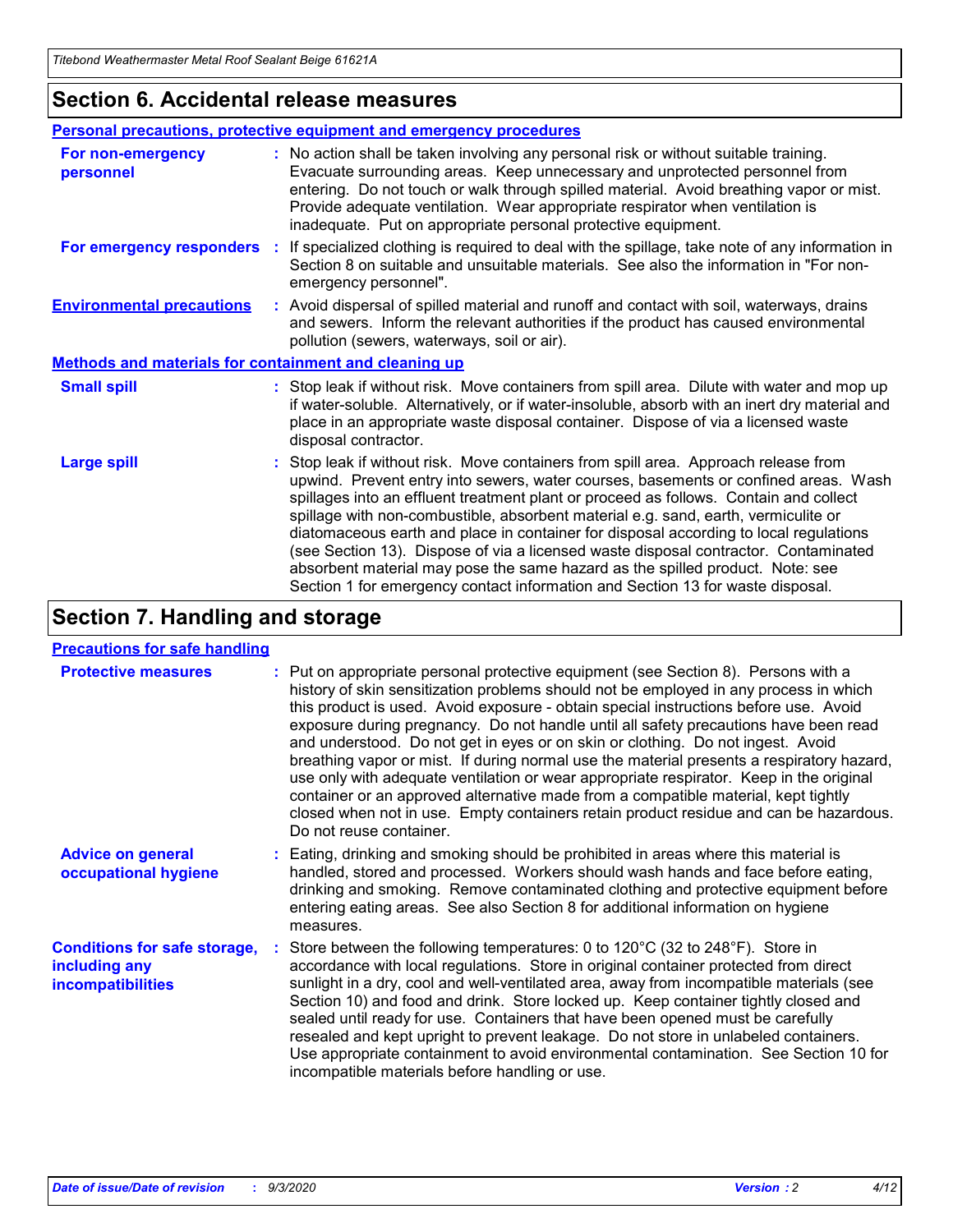# **Section 8. Exposure controls/personal protection**

#### **Control parameters**

#### **Occupational exposure limits**

| <b>Ingredient name</b>                               |    |                        | <b>Exposure limits</b>                                                                                                                                                                                                                                                                                                                                                                                                                                                                                                                                                                                                 |
|------------------------------------------------------|----|------------------------|------------------------------------------------------------------------------------------------------------------------------------------------------------------------------------------------------------------------------------------------------------------------------------------------------------------------------------------------------------------------------------------------------------------------------------------------------------------------------------------------------------------------------------------------------------------------------------------------------------------------|
| 3-aminopropyltriethoxysilane<br>Dibutyltin dilaurate |    |                        | None.<br>ACGIH TLV (United States, 3/2020). Absorbed through skin.<br>Notes: as Sn<br>TWA: $0.1 \text{ mg/m}^3$ , (as Sn) 8 hours.<br>STEL: 0.2 mg/m <sup>3</sup> , (as Sn) 15 minutes.<br>NIOSH REL (United States, 10/2016). Absorbed through skin.<br>Notes: as Sn<br>TWA: 0.1 mg/m <sup>3</sup> , (as Sn) 10 hours.<br>OSHA PEL (United States, 5/2018). Notes: as Sn<br>TWA: $0.1 \text{ mg/m}^3$ , (as Sn) 8 hours.<br>OSHA PEL 1989 (United States, 3/1989). Absorbed through skin.<br>Notes: measured as Sn<br>TWA: 0.1 mg/m <sup>3</sup> , (measured as Sn) 8 hours. Form: Organic                            |
| <b>Appropriate engineering</b><br>controls           |    |                        | : If user operations generate dust, fumes, gas, vapor or mist, use process enclosures,<br>local exhaust ventilation or other engineering controls to keep worker exposure to<br>airborne contaminants below any recommended or statutory limits.                                                                                                                                                                                                                                                                                                                                                                       |
| <b>Environmental exposure</b><br>controls            |    |                        | Emissions from ventilation or work process equipment should be checked to ensure<br>they comply with the requirements of environmental protection legislation. In some<br>cases, fume scrubbers, filters or engineering modifications to the process equipment<br>will be necessary to reduce emissions to acceptable levels.                                                                                                                                                                                                                                                                                          |
| <b>Individual protection measures</b>                |    |                        |                                                                                                                                                                                                                                                                                                                                                                                                                                                                                                                                                                                                                        |
| <b>Hygiene measures</b>                              |    |                        | : Wash hands, forearms and face thoroughly after handling chemical products, before<br>eating, smoking and using the lavatory and at the end of the working period.<br>Appropriate techniques should be used to remove potentially contaminated clothing.<br>Contaminated work clothing should not be allowed out of the workplace. Wash<br>contaminated clothing before reusing. Ensure that eyewash stations and safety<br>showers are close to the workstation location.                                                                                                                                            |
| <b>Eye/face protection</b>                           |    |                        | : Safety eyewear complying with an approved standard should be used when a risk<br>assessment indicates this is necessary to avoid exposure to liquid splashes, mists,<br>gases or dusts. If contact is possible, the following protection should be worn, unless<br>the assessment indicates a higher degree of protection: chemical splash goggles.                                                                                                                                                                                                                                                                  |
| <b>Skin protection</b>                               |    |                        |                                                                                                                                                                                                                                                                                                                                                                                                                                                                                                                                                                                                                        |
| <b>Hand protection</b>                               |    |                        | : Chemical-resistant, impervious gloves complying with an approved standard should be<br>worn at all times when handling chemical products if a risk assessment indicates this is<br>necessary. Considering the parameters specified by the glove manufacturer, check<br>during use that the gloves are still retaining their protective properties. It should be<br>noted that the time to breakthrough for any glove material may be different for different<br>glove manufacturers. In the case of mixtures, consisting of several substances, the<br>protection time of the gloves cannot be accurately estimated. |
| <b>Body protection</b>                               |    | handling this product. | Personal protective equipment for the body should be selected based on the task being<br>performed and the risks involved and should be approved by a specialist before                                                                                                                                                                                                                                                                                                                                                                                                                                                |
| <b>Other skin protection</b>                         |    |                        | : Appropriate footwear and any additional skin protection measures should be selected<br>based on the task being performed and the risks involved and should be approved by a<br>specialist before handling this product.                                                                                                                                                                                                                                                                                                                                                                                              |
| <b>Respiratory protection</b>                        | ÷. | aspects of use.        | Based on the hazard and potential for exposure, select a respirator that meets the<br>appropriate standard or certification. Respirators must be used according to a<br>respiratory protection program to ensure proper fitting, training, and other important                                                                                                                                                                                                                                                                                                                                                         |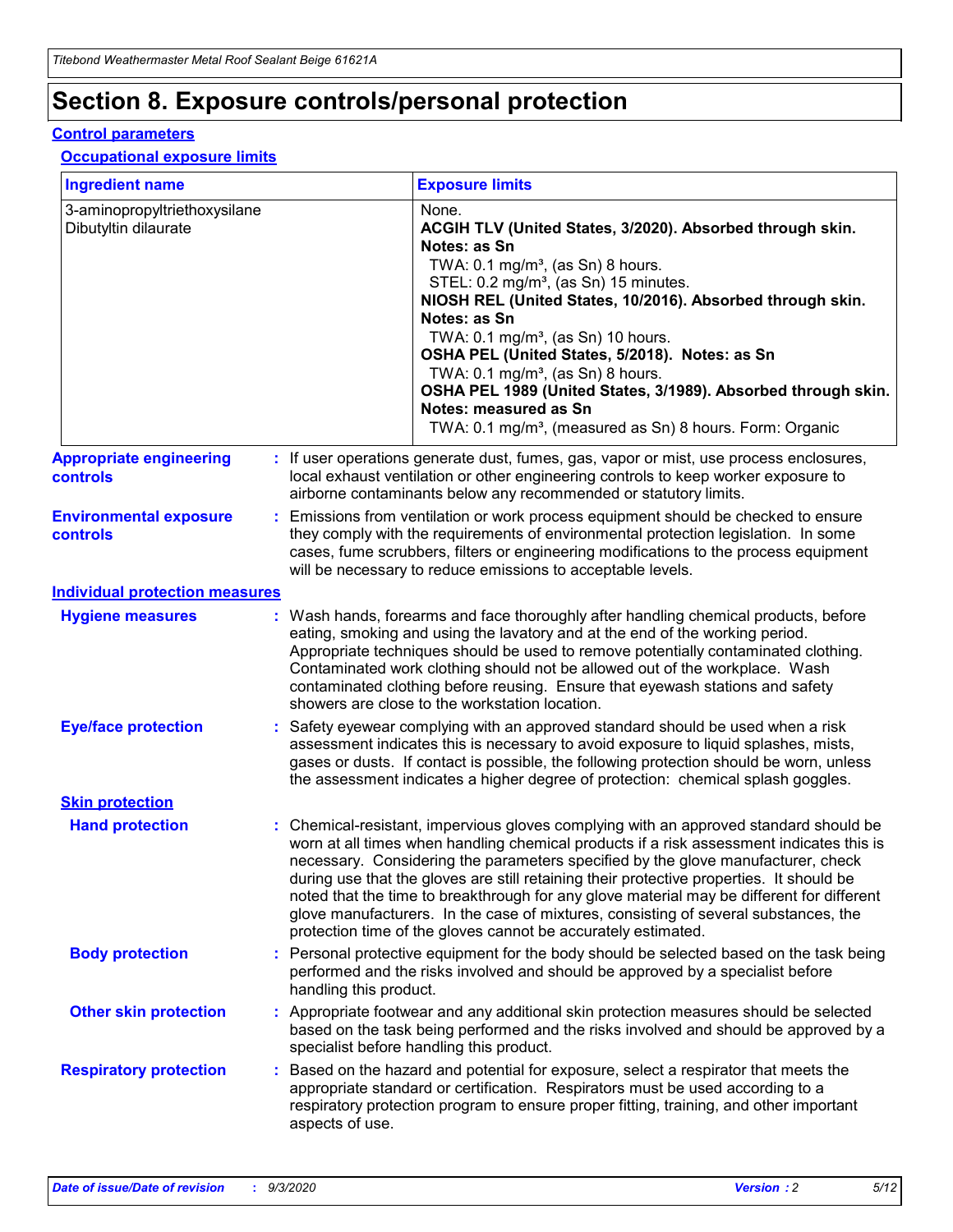### **Section 9. Physical and chemical properties**

#### **Appearance**

| <b>Physical state</b>                             | : Liquid. [Paste.]                                              |
|---------------------------------------------------|-----------------------------------------------------------------|
| <b>Color</b>                                      | Beige.                                                          |
| Odor                                              | Characteristic.                                                 |
| <b>Odor threshold</b>                             | Not available.                                                  |
| рH                                                | Not applicable.                                                 |
| <b>Melting point</b>                              | : Not available.                                                |
| <b>Boiling point</b>                              | >200°C (>392°F)                                                 |
| <b>Flash point</b>                                | Closed cup: >200°C (>392°F) [Setaflash.]                        |
| <b>Evaporation rate</b>                           | $:$ >1 (butyl acetate = 1)                                      |
| <b>Flammability (solid, gas)</b>                  | : Not available.                                                |
| Lower and upper explosive<br>(flammable) limits   | : Not available.                                                |
| <b>VOC (less water, less)</b><br>exempt solvents) | : 0 g/l                                                         |
| <b>Volatility</b>                                 | $: 0\%$ (w/w)                                                   |
| <b>Vapor density</b>                              | Not available.                                                  |
| <b>Relative density</b>                           | $\mathbf{1}$ $\mathbf{\sqrt{432}}$                              |
| <b>Solubility</b>                                 | Insoluble in the following materials: cold water and hot water. |
| <b>Solubility in water</b>                        | Not available.                                                  |
| <b>Partition coefficient: n-</b><br>octanol/water | $:$ Not available.                                              |
| <b>Auto-ignition temperature</b>                  | : Not available.                                                |
| <b>Decomposition temperature</b>                  | : Not available.                                                |
| <b>Viscosity</b>                                  | $:$ Not available.                                              |

### **Section 10. Stability and reactivity**

| <b>Reactivity</b>                            |    | : No specific test data related to reactivity available for this product or its ingredients.            |
|----------------------------------------------|----|---------------------------------------------------------------------------------------------------------|
| <b>Chemical stability</b>                    |    | : The product is stable.                                                                                |
| <b>Possibility of hazardous</b><br>reactions |    | : Under normal conditions of storage and use, hazardous reactions will not occur.                       |
| <b>Conditions to avoid</b>                   |    | : No specific data.                                                                                     |
| <b>Incompatible materials</b>                | ٠. | No specific data.                                                                                       |
| <b>Hazardous decomposition</b><br>products   | ÷. | Under normal conditions of storage and use, hazardous decomposition products should<br>not be produced. |

# **Section 11. Toxicological information**

#### **Information on toxicological effects**

#### **Acute toxicity**

| <b>Product/ingredient name</b> | <b>Result</b>           | <b>Species</b> | <b>Dose</b>                | <b>Exposure</b> |
|--------------------------------|-------------------------|----------------|----------------------------|-----------------|
| 3-aminopropyltriethoxysilane   | <b>ILD50 Dermal</b>     | Rabbit         | 4.29 g/kg                  |                 |
| Dibutyltin dilaurate           | ILD50 Oral<br>LD50 Oral | Rat<br>Rat     | $1.57$ g/kg<br>175 $mg/kg$ |                 |
|                                |                         |                |                            |                 |

**Irritation/Corrosion**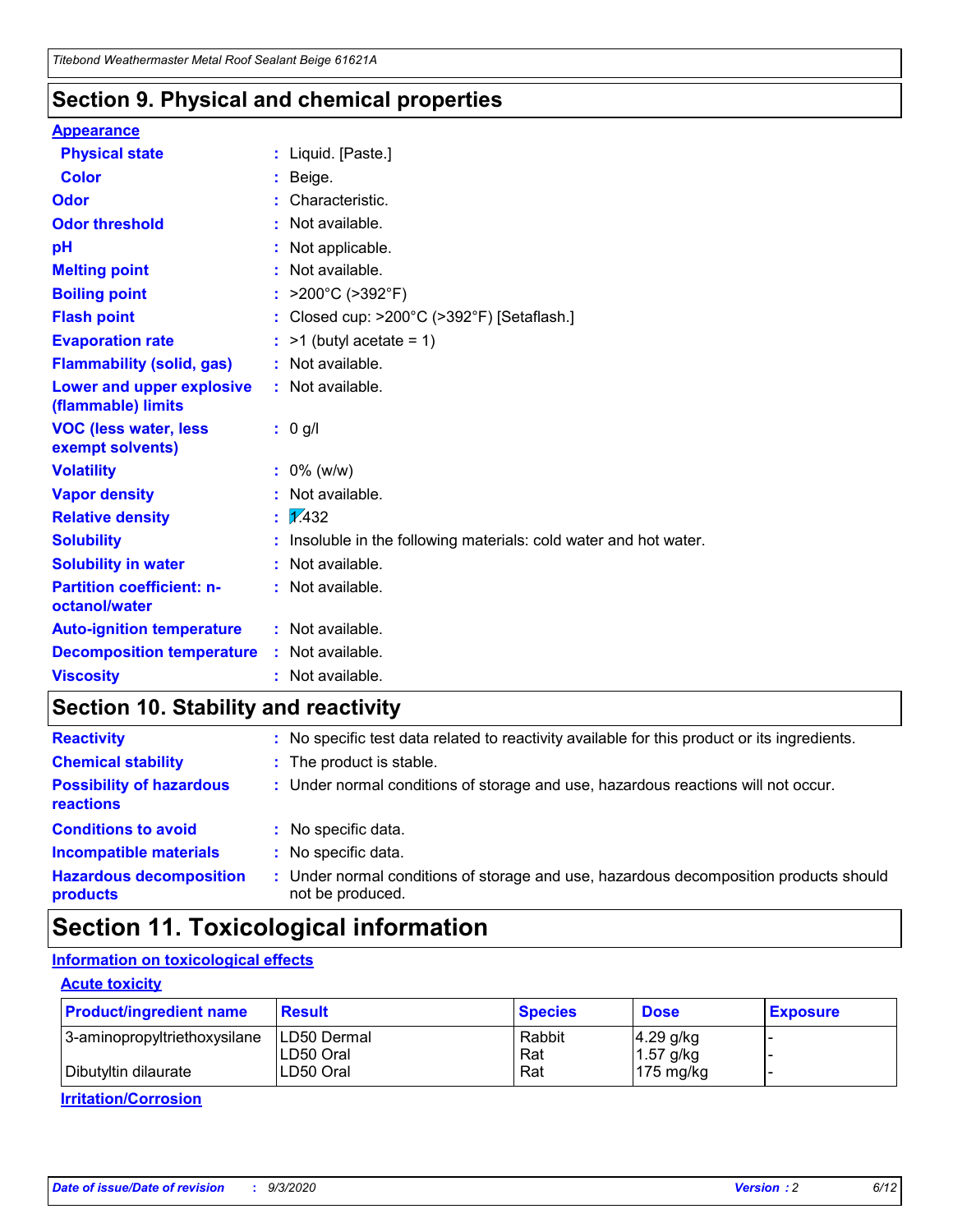# **Section 11. Toxicological information**

| <b>Product/ingredient name</b> | <b>Result</b>                 | <b>Species</b> | <b>Score</b> | <b>Exposure</b>    | <b>Observation</b>       |
|--------------------------------|-------------------------------|----------------|--------------|--------------------|--------------------------|
| 3-aminopropyltriethoxysilane   | Eyes - Mild irritant          | Rabbit         |              | $100 \text{ mg}$   |                          |
|                                | Eyes - Severe irritant        | Rabbit         |              | 24 hours 750       |                          |
|                                |                               |                |              | ug                 |                          |
|                                | <b>Skin - Severe irritant</b> | Rabbit         |              | 24 hours 5         | $\overline{\phantom{0}}$ |
| Dibutyltin dilaurate           | Eyes - Moderate irritant      | Rabbit         |              | mg<br>24 hours 100 |                          |
|                                |                               |                |              | mg                 |                          |
|                                | Skin - Severe irritant        | Rabbit         |              | 500 mg             | -                        |

#### **Sensitization**

Not available.

#### **Mutagenicity**

Not available.

#### **Carcinogenicity**

Not available.

#### **Reproductive toxicity**

Not available.

#### **Teratogenicity**

Not available.

#### **Specific target organ toxicity (single exposure)**

Not available.

#### **Specific target organ toxicity (repeated exposure)**

| <b>Name</b>                                                                         |                                                                            | <b>Category</b>                                     | <b>Route of</b><br>exposure | <b>Target organs</b> |  |  |
|-------------------------------------------------------------------------------------|----------------------------------------------------------------------------|-----------------------------------------------------|-----------------------------|----------------------|--|--|
| Dibutyltin dilaurate                                                                |                                                                            | Category 1                                          | -                           | respiratory system   |  |  |
| <b>Aspiration hazard</b><br>Not available.                                          |                                                                            |                                                     |                             |                      |  |  |
| <b>Information on the likely</b><br>routes of exposure                              | : Not available.                                                           |                                                     |                             |                      |  |  |
| <b>Potential acute health effects</b>                                               |                                                                            |                                                     |                             |                      |  |  |
| <b>Eye contact</b>                                                                  | : May cause eye irritation.                                                |                                                     |                             |                      |  |  |
| <b>Inhalation</b>                                                                   |                                                                            | : No known significant effects or critical hazards. |                             |                      |  |  |
| <b>Skin contact</b>                                                                 |                                                                            | : May cause skin irritation.                        |                             |                      |  |  |
| <b>Ingestion</b>                                                                    |                                                                            | : No known significant effects or critical hazards. |                             |                      |  |  |
| <b>Symptoms related to the physical, chemical and toxicological characteristics</b> |                                                                            |                                                     |                             |                      |  |  |
| <b>Eye contact</b>                                                                  | irritation<br>watering<br>redness                                          | : Adverse symptoms may include the following:       |                             |                      |  |  |
| <b>Inhalation</b>                                                                   | reduced fetal weight<br>increase in fetal deaths<br>skeletal malformations | : Adverse symptoms may include the following:       |                             |                      |  |  |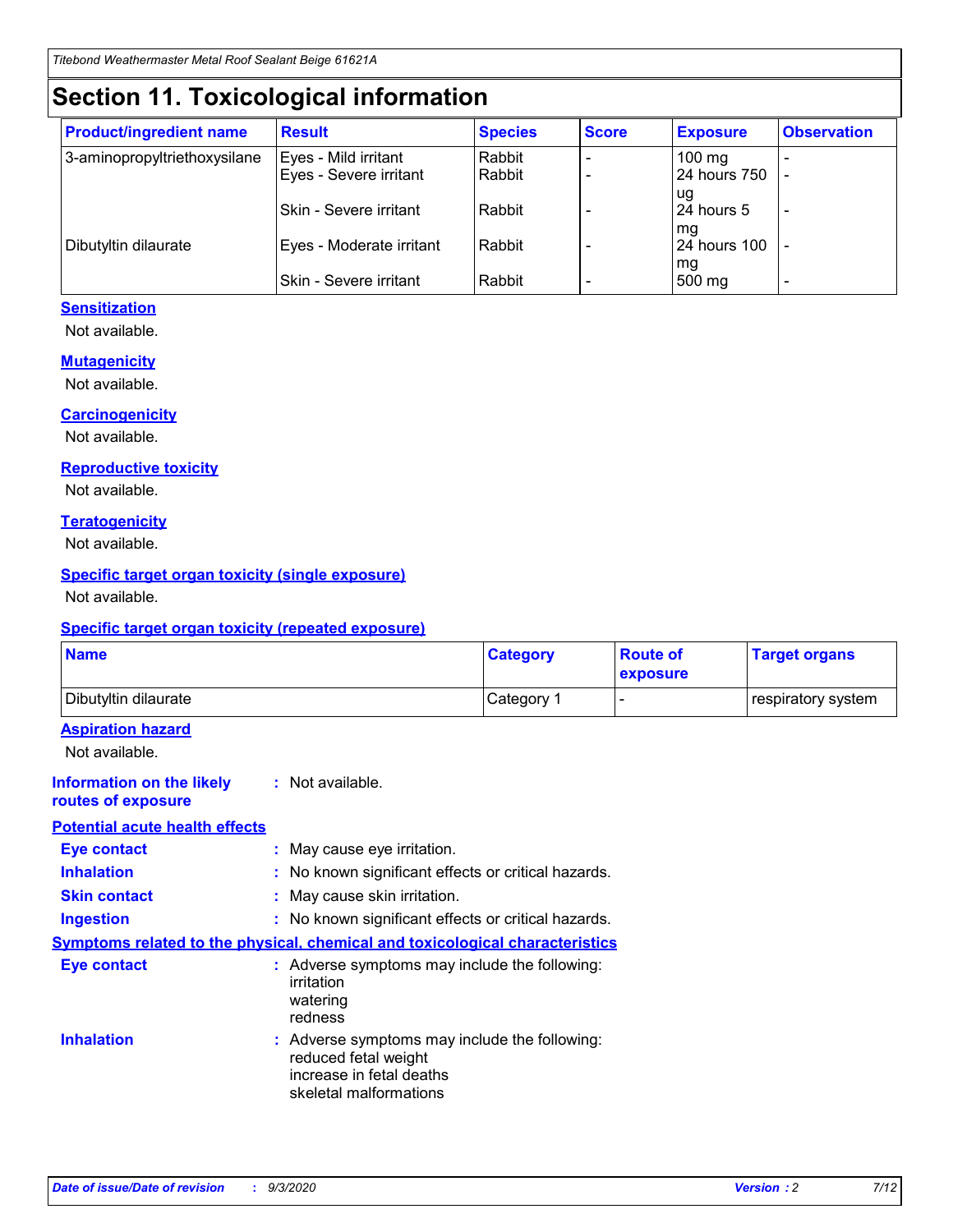*Titebond Weathermaster Metal Roof Sealant Beige 61621A*

# **Section 11. Toxicological information**

| <b>Skin contact</b>                          | : Adverse symptoms may include the following:<br>irritation                                            |
|----------------------------------------------|--------------------------------------------------------------------------------------------------------|
|                                              | redness                                                                                                |
|                                              | reduced fetal weight                                                                                   |
|                                              | increase in fetal deaths                                                                               |
|                                              | skeletal malformations                                                                                 |
| <b>Ingestion</b>                             | : Adverse symptoms may include the following:<br>reduced fetal weight                                  |
|                                              | increase in fetal deaths                                                                               |
|                                              | skeletal malformations                                                                                 |
|                                              | Delayed and immediate effects and also chronic effects from short and long term exposure               |
| <b>Short term exposure</b>                   |                                                                                                        |
| <b>Potential immediate</b><br>effects        | : Not available.                                                                                       |
| <b>Potential delayed effects</b>             | : Not available.                                                                                       |
| <b>Long term exposure</b>                    |                                                                                                        |
| <b>Potential immediate</b><br><b>effects</b> | : Not available.                                                                                       |
| <b>Potential delayed effects</b>             | : Not available.                                                                                       |
| <b>Potential chronic health effects</b>      |                                                                                                        |
| Not available.                               |                                                                                                        |
| <b>General</b>                               | Once sensitized, a severe allergic reaction may occur when subsequently exposed to<br>very low levels. |
| <b>Carcinogenicity</b>                       | No known significant effects or critical hazards.                                                      |
| <b>Mutagenicity</b>                          | : No known significant effects or critical hazards.                                                    |
| <b>Teratogenicity</b>                        | May damage the unborn child.                                                                           |
| <b>Developmental effects</b>                 | : No known significant effects or critical hazards.                                                    |
| <b>Fertility effects</b>                     | : May damage fertility.                                                                                |
| <b>Numerical measures of toxicity</b>        |                                                                                                        |
| <b>Acute toxicity estimates</b>              |                                                                                                        |
| Not ovoilable                                |                                                                                                        |

Not available.

# **Section 12. Ecological information**

#### **Toxicity**

| <b>Product/ingredient name</b> | <b>Result</b>                                       | <b>Species</b>               | <b>Exposure</b>       |
|--------------------------------|-----------------------------------------------------|------------------------------|-----------------------|
| Dibutyltin dilaurate           | $ CC50>3$ mg/l<br>Chronic EC10 > 2 mg/l Fresh water | Algae<br>Algae - Desmodesmus | 72 hours<br>196 hours |
|                                |                                                     | <b>I</b> subspicatus         |                       |

#### **Persistence and degradability**

| <b>Product/ingredient name</b> | <b>Test</b>                                                                    | <b>Result</b>  |                   | <b>Dose</b> | <b>Inoculum</b>         |
|--------------------------------|--------------------------------------------------------------------------------|----------------|-------------------|-------------|-------------------------|
| Dibutyltin dilaurate           | OECD 301F<br>Ready<br>Biodegradability -<br>Manometric<br>Respirometry<br>Test | 23 % - 28 days |                   |             |                         |
| <b>Product/ingredient name</b> | <b>Aquatic half-life</b>                                                       |                | <b>Photolysis</b> |             | <b>Biodegradability</b> |
| Dibutyltin dilaurate           |                                                                                |                |                   |             | <b>Inherent</b>         |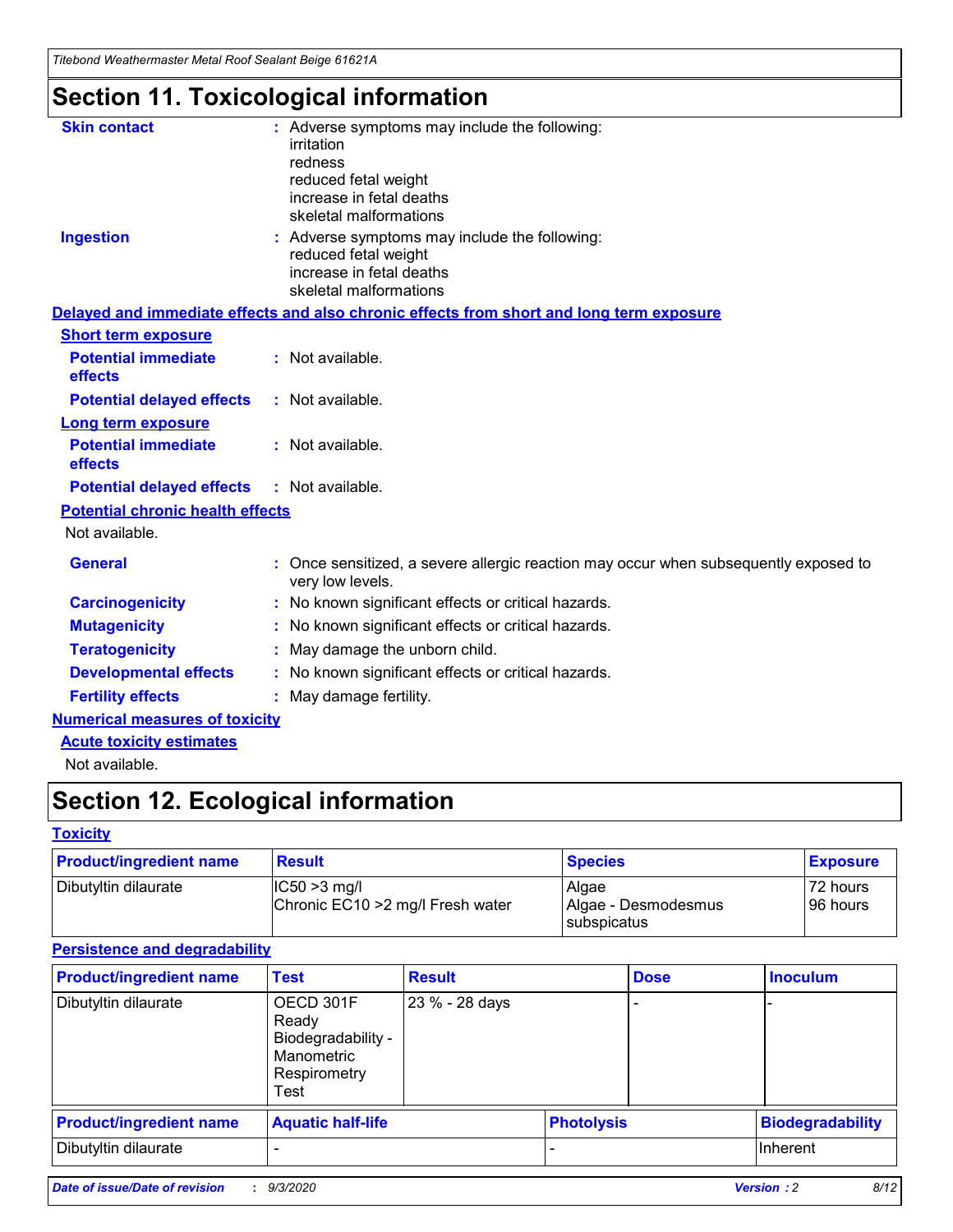# **Section 12. Ecological information**

#### **Bioaccumulative potential**

| <b>Product/ingredient name</b> | $\mathsf{LogP}_\mathsf{ow}$ | <b>BCF</b> | <b>Potential</b> |
|--------------------------------|-----------------------------|------------|------------------|
| 3-aminopropyltriethoxysilane   | $1.\overline{7}$            | 3.4        | low              |
| Dibutyltin dilaurate           | 4.44                        | 2.91       | low              |

#### **Mobility in soil**

| <b>Soil/water partition</b> | : Not available. |
|-----------------------------|------------------|
| <b>coefficient (Koc)</b>    |                  |

#### **Other adverse effects** : No known significant effects or critical hazards.

### **Section 13. Disposal considerations**

**Disposal methods :**

The generation of waste should be avoided or minimized wherever possible. Disposal of this product, solutions and any by-products should at all times comply with the requirements of environmental protection and waste disposal legislation and any regional local authority requirements. Dispose of surplus and non-recyclable products via a licensed waste disposal contractor. Waste should not be disposed of untreated to the sewer unless fully compliant with the requirements of all authorities with jurisdiction. Waste packaging should be recycled. Incineration or landfill should only be considered when recycling is not feasible. This material and its container must be disposed of in a safe way. Care should be taken when handling emptied containers that have not been cleaned or rinsed out. Empty containers or liners may retain some product residues. Avoid dispersal of spilled material and runoff and contact with soil, waterways, drains and sewers.

### **Section 14. Transport information**

|                                      | <b>DOT</b><br><b>Classification</b> | <b>TDG</b><br><b>Classification</b> | <b>Mexico</b><br><b>Classification</b> | <b>ADR/RID</b>           | <b>IMDG</b>              | <b>IATA</b>    |
|--------------------------------------|-------------------------------------|-------------------------------------|----------------------------------------|--------------------------|--------------------------|----------------|
| <b>UN number</b>                     | Not regulated.                      | Not regulated.                      | Not regulated.                         | Not regulated.           | Not regulated.           | Not regulated. |
| <b>UN proper</b><br>shipping name    |                                     |                                     |                                        |                          |                          |                |
| <b>Transport</b><br>hazard class(es) |                                     | $\overline{\phantom{0}}$            | $\qquad \qquad \blacksquare$           | $\overline{\phantom{0}}$ | $\overline{\phantom{0}}$ |                |
| <b>Packing group</b>                 |                                     |                                     |                                        |                          |                          |                |
| <b>Environmental</b><br>hazards      | No.                                 | No.                                 | No.                                    | No.                      | No.                      | No.            |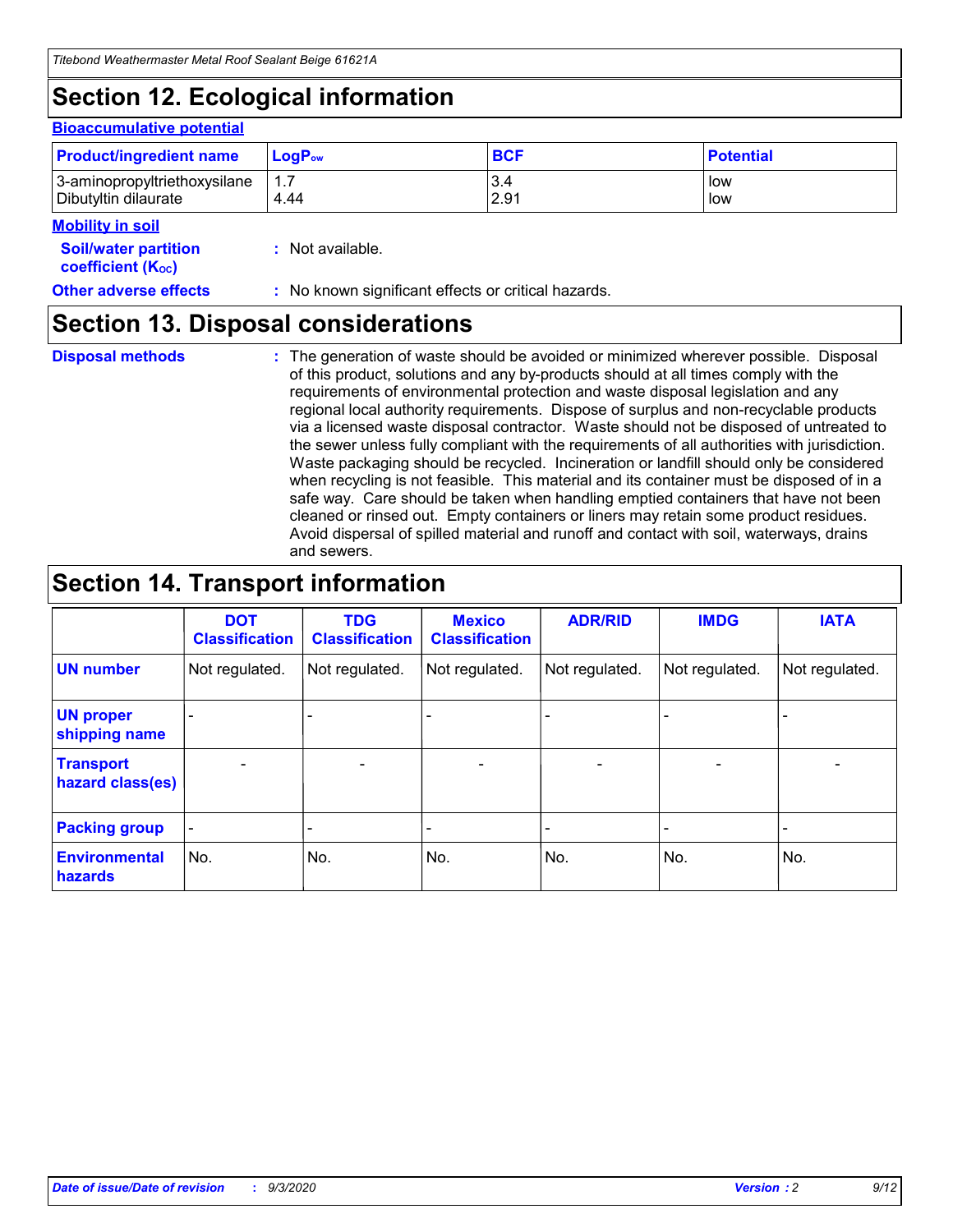# **Section 15. Regulatory information**

#### **U.S. Federal regulations**

#### **SARA 302/304**

#### **Composition/information on ingredients**

No products were found.

| SARA 304 RQ | Not applicable. |
|-------------|-----------------|
|-------------|-----------------|

#### **SARA 311/312**

**Classification :** EYE IRRITATION - Category 2B SKIN SENSITIZATION - Category 1 TOXIC TO REPRODUCTION - Category 1B HNOC - Product generates methanol during cure.

#### **Composition/information on ingredients**

| <b>Name</b>                  | $\frac{9}{6}$ | <b>Classification</b>                                                                                                                                                                                                                                                                                      |
|------------------------------|---------------|------------------------------------------------------------------------------------------------------------------------------------------------------------------------------------------------------------------------------------------------------------------------------------------------------------|
| 3-aminopropyltriethoxysilane | $\leq$ 3      | <b>FLAMMABLE LIQUIDS - Category 4</b><br><b>ACUTE TOXICITY (oral) - Category 4</b><br><b>SKIN IRRITATION - Category 2</b><br>EYE IRRITATION - Category 2A                                                                                                                                                  |
| Dibutyltin dilaurate         | ≤0.3          | <b>ACUTE TOXICITY (oral) - Category 3</b><br>SKIN CORROSION - Category 1C<br>SERIOUS EYE DAMAGE - Category 1<br>SKIN SENSITIZATION - Category 1<br><b>GERM CELL MUTAGENICITY - Category 2</b><br>TOXIC TO REPRODUCTION - Category 1B<br>SPECIFIC TARGET ORGAN TOXICITY (REPEATED<br>EXPOSURE) - Category 1 |

#### **State regulations**

**Massachusetts :**

: None of the components are listed.

**New York :** None of the components are listed. **New Jersey :** None of the components are listed.

**Pennsylvania :** None of the components are listed.

#### **California Prop. 65**

WARNING: This product can expose you to methanol, which is known to the State of California to cause birth defects or other reproductive harm. For more information go to www.P65Warnings.ca.gov.

| Ingredient name | No significant risk Maximum<br>level | acceptable dosage<br><b>level</b> |
|-----------------|--------------------------------------|-----------------------------------|
| I methanol      |                                      | Yes.                              |

#### **International regulations**

**Chemical Weapon Convention List Schedules I, II & III Chemicals** Not listed.

#### **Montreal Protocol**

Not listed.

**Stockholm Convention on Persistent Organic Pollutants**

Not listed.

#### **UNECE Aarhus Protocol on POPs and Heavy Metals** Not listed.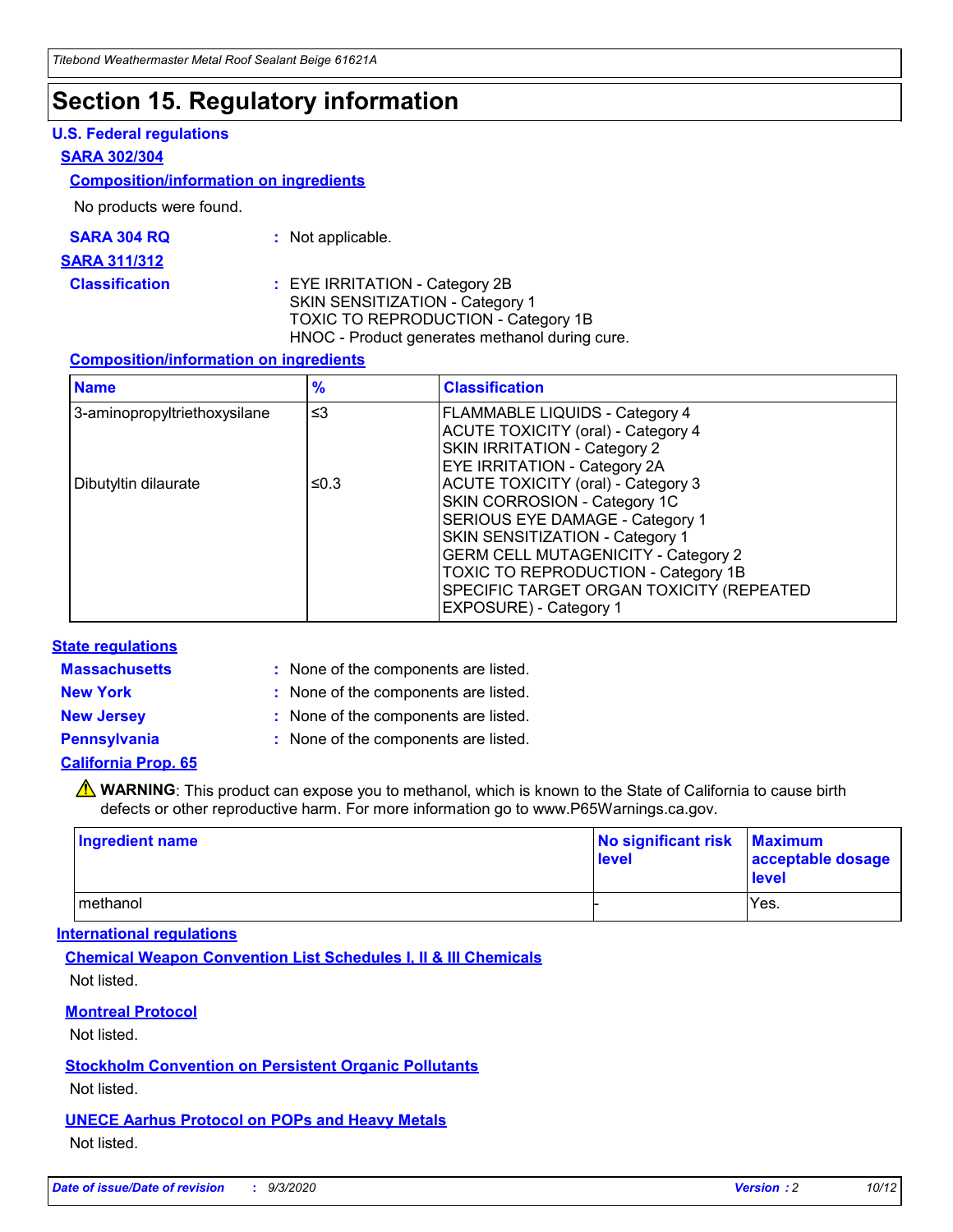# **Section 15. Regulatory information**

#### **Inventory list**

- 
- **China :** Not determined.

**United States TSCA 8(b) inventory**

**:** All components are active or exempted.

# **Section 16. Other information**

**Hazardous Material Information System (U.S.A.)**



**Caution: HMIS® ratings are based on a 0-4 rating scale, with 0 representing minimal hazards or risks, and 4 representing significant hazards or risks. Although HMIS® ratings and the associated label are not required on SDSs or products leaving a facility under 29 CFR 1910.1200, the preparer may choose to provide them. HMIS® ratings are to be used with a fully implemented HMIS® program. HMIS® is a registered trademark and service mark of the American Coatings Association, Inc.**

**The customer is responsible for determining the PPE code for this material. For more information on HMIS® Personal Protective Equipment (PPE) codes, consult the HMIS® Implementation Manual.**

**National Fire Protection Association (U.S.A.)**



**Reprinted with permission from NFPA 704-2001, Identification of the Hazards of Materials for Emergency Response Copyright ©1997, National Fire Protection Association, Quincy, MA 02269. This reprinted material is not the complete and official position of the National Fire Protection Association, on the referenced subject which is represented only by the standard in its entirety.**

**Copyright ©2001, National Fire Protection Association, Quincy, MA 02269. This warning system is intended to be interpreted and applied only by properly trained individuals to identify fire, health and reactivity hazards of chemicals. The user is referred to certain limited number of chemicals with recommended classifications in NFPA 49 and NFPA 325, which would be used as a guideline only. Whether the chemicals are classified by NFPA or not, anyone using the 704 systems to classify chemicals does so at their own risk.**

#### **Procedure used to derive the classification**

| <b>Classification</b>                                                                                         | <b>Justification</b>                                  |
|---------------------------------------------------------------------------------------------------------------|-------------------------------------------------------|
| <b>EYE IRRITATION - Category 2B</b><br>SKIN SENSITIZATION - Category 1<br>TOXIC TO REPRODUCTION - Category 1B | Expert judgment<br>Expert judgment<br>Expert judgment |
| <b>History</b>                                                                                                |                                                       |

| .                                 |             |
|-----------------------------------|-------------|
| <b>Date of printing</b>           | : 4/22/2022 |
| Date of issue/Date of<br>revision | : 9/3/2020  |
| Date of previous issue            | : 9/3/2020  |
| <b>Version</b>                    | $\cdot$ 2   |
|                                   |             |